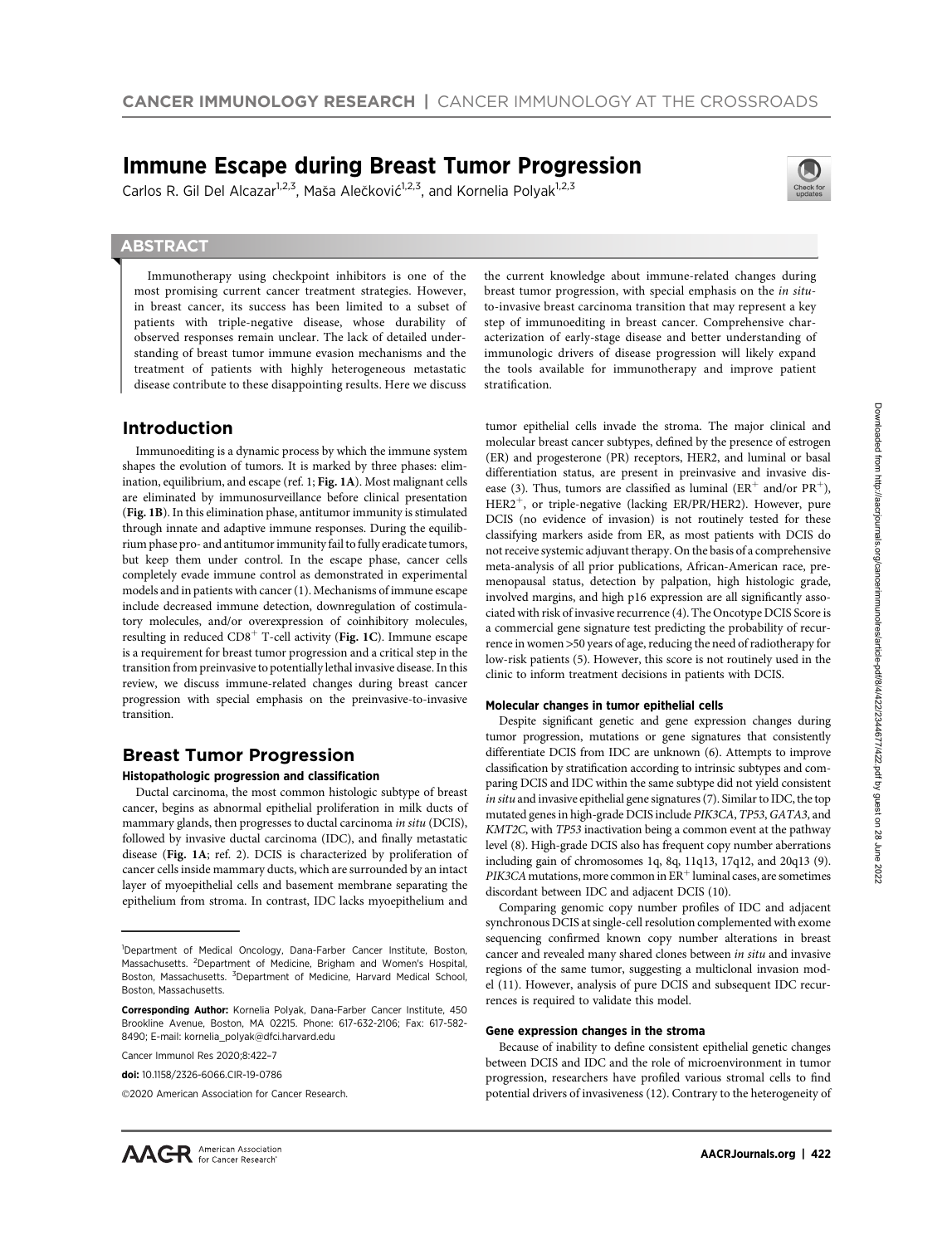epithelial changes, stromal cell epigenetic and gene expression profiles show significant and consistent differences between normal breast tissue, DCIS, and IDC (13, 14). For instance, DCIS-associated myoepithelial cells are distinct from normal myoepithelia, with alterations in numerous genes encoding secreted proteins and extracellular matrix components (14). The myoepithelium contracts ducts during lactation for milk expulsion, controls mammary gland function via regulation of epithelial cell polarity, branching, and differentiation (15), and is a natural tumor suppressor by restricting angiogenesis and invasion (16, 17). However, myoepithelial cells lose this function during tumor progression and are absent in IDC. Molecular changes in DCISassociated myoepithelium reflect perturbed differentiation and upregulation of genes related to angiogenesis and invasion (14, 18). Several genes altered in DCIS-associated myoepithelium have immune-

# Immune-Related Changes during Breast Cancer Progression

related functions, implying a potential role for myoepithelial cells in

## Myeloid cells and lymphocytes

immune regulation (14).

Leukocytes, which mount antitumor immune responses, present a barrier and selective pressure in tumor progression (19). Innate immune responses do not rely on antigens for activation, represent the first-line of defense against pathogens and cancer, and are responsible for activating adaptive immunity. In normal breast,  $CD45<sup>+</sup>$  leukocytes are relatively rare, but detectable in both stroma and within mammary ducts (20). In DCIS, leukocytes are abundant in the stroma surrounding the ducts (especially in high-grade and  $HER2<sup>+</sup>$  lesions), but intraepithelial leukocytes are rarely detectable (21). Leukocytes also localize to sites of myoepithelial cell layer disruption/microinvasion (21). This limited interaction between leukocytes and cancer cells in DCIS may underlie a mechanism by which tumors evade immune surveillance. Therefore, in DCIS, tumors could still exist in the equilibrium phase, with immune escape likely occurring during or just prior to invasive transition (Fig. 1A).

Both, myeloid and lymphoid lineage immune cells are recruited at all stages of breast tumor progression. However, leukocyte composition and relative abundances of innate and adaptive immune cells change according to histologic stage, underscoring the importance of both arms of immunity in tumor progression (21). For example, the relative fraction of neutrophils increases as cancers progress from normal to DCIS to IDC (21). Similarly, the relative proportion of macrophages (M $\varphi$ ) increases in HER2<sup>+</sup> and triple-negative IDC compared with DCIS, while the fraction of dendritic cells (DC) decreases as tumors progress (21). Besides changes in relative abundance, the role of neutrophils and DCs in the DCIS-to-IDC transition is largely unknown, although they have been extensively studied in invasive disease.

DCs can have pro- or antitumor effects. They are functionally defective in patients with breast cancer potentially because of perturbed metabolism (22). However, HER2-targeting DC vaccines have been tested in patients with  $HER2<sup>+</sup>$  DCIS to prevent invasive progression with some promising results (23). Neutrophil infiltration associates with breast tumor grade and the triple-negative subtype (TNBC; ref. 24). TNBC can be classified into subtypes enriched for either  $M\varphi$  or neutrophils, with a  $M\varphi$ -to-neutrophil conversion mediating immune checkpoint blockade resistance (25). Neutrophils modulate local and systemic immune environments and promote breast cancer metastasis (26).

Mo can also have pro- or antitumor effects. Tumor-associated Mo (TAM) infiltration associates with poor survival in breast cancer (27). TAMs and their progenitors, monocytes, have distinct antitumor expression profiles in IDC when compared with their homeostatic tissue counterparts, correlating with subtype and tumor aggressiveness (28). In HER2<sup>+</sup> breast tumor models, M $\varphi$  recruited by tumor-derived CCL2 promote progression and early dissemination even from preinvasive lesions (29), which can be prevented by anti-CSF1R or CCR2 inhibition. In DCIS,  $CD68<sup>+</sup>$  M $\phi$  are detected within ducts near cancer cells with lower E-cadherin levels implying that they may play a similar progression-promoting role (29).

High-grade DCIS has significantly more tumor-infiltrating lymphocytes (TIL) than low-grade DCIS (21, 30–33), particularly  $CD68<sup>+</sup>$  M $\phi$ ,  $CD4<sup>+</sup>$  T cells,  $CD20<sup>+</sup>$  B cells, and HLA-DR<sup>+</sup> and FoxP3<sup>+</sup> cells (30). High TIL content associates with high-grade, comedo necrosis, apocrine features, high CD8<sup>+</sup> T cells, and HER2<sup>+</sup>/ triple-negative subtypes (21). DCIS with microinvasion or adjacent to IDC have higher TIL density compared with pure DCIS, with  $CD8^+$ ,  $CD4^+$ , and  $CD38^+$  cells being more common in adjacent DCIS lesions (21, 34).

The spatial distribution of TILs is also highly heterogeneous in DCIS and IDC. In DCIS, some ducts are surrounded by TILs while other regions are devoid of leukocytes; however, the biological mechanism underlying this heterogeneity and its potential clinical relevance are unknown. In IDC, TILs are found in discrete spatial arrangements. For instance, in TNBC there are four distinct topologic patterns correlating with gene signatures and clinical outcomes: inflamed (TILs are fully intermingled with malignant cells), stroma restricted (TILs are within the tumor, but only detected in stroma), margin restricted (TILs surround the tumor, but do not enter), and immune desert (few to complete lack of TILs; refs. 35–37).

Distant metastatic tumors appear to have lower TIL densities compared with matched primary tumor sites, with brain metastases having the lowest T-cell infiltration among all metastatic sites (38–40). However, these studies have several limitations, including small cohorts (<10 cases/subtype), varying metastatic sites (e.g., lung, brain, and liver), and the use of post-systemic therapy recurrent patients. Regardless, these findings suggest a decline in antitumor immunity with metastatic progression making immunotherapy less effective. One reason for this decline could be an increase in intratumor heterogeneity because subclonal neoantigens generate less-effective antitumor immune responses (41). Indeed, immunotherapy in adjuvant and neoadjuvant settings has induced robust immune responses. Even in metastatic disease, earlier treatment was more effective (42). One limitation of applying immunotherapies to earlier settings in patients who may have complete responses with standard of care is the high frequency of serious and lasting side effects. Thus, improving patient selection is critical for broader use of immunotherapies in earlier stage disease.

## Increased immunosuppression leads to immune escape

Paradoxically, whereas leukocyte infiltration increases from normal to DCIS and IDC progression, there is a marked decrease in the frequency of activated immune cells and a progressively suppressive immune microenvironment. The relative fraction of cytotoxic  $CD8<sup>+</sup>$ T cells is also variable based on tumor subtype, with triple-negative and  $HER2<sup>+</sup>$  pure DCIS having a higher proportion compared with DCIS adjacent to IDC (21). This decline was also observed in patients diagnosed with pure DCIS who underwent lumpectomy, but years later recurred locally with IDC (21). Gene set enrichment analysis of  $CD3<sup>+</sup>$  T cells from DCIS compared with IDC also demonstrates a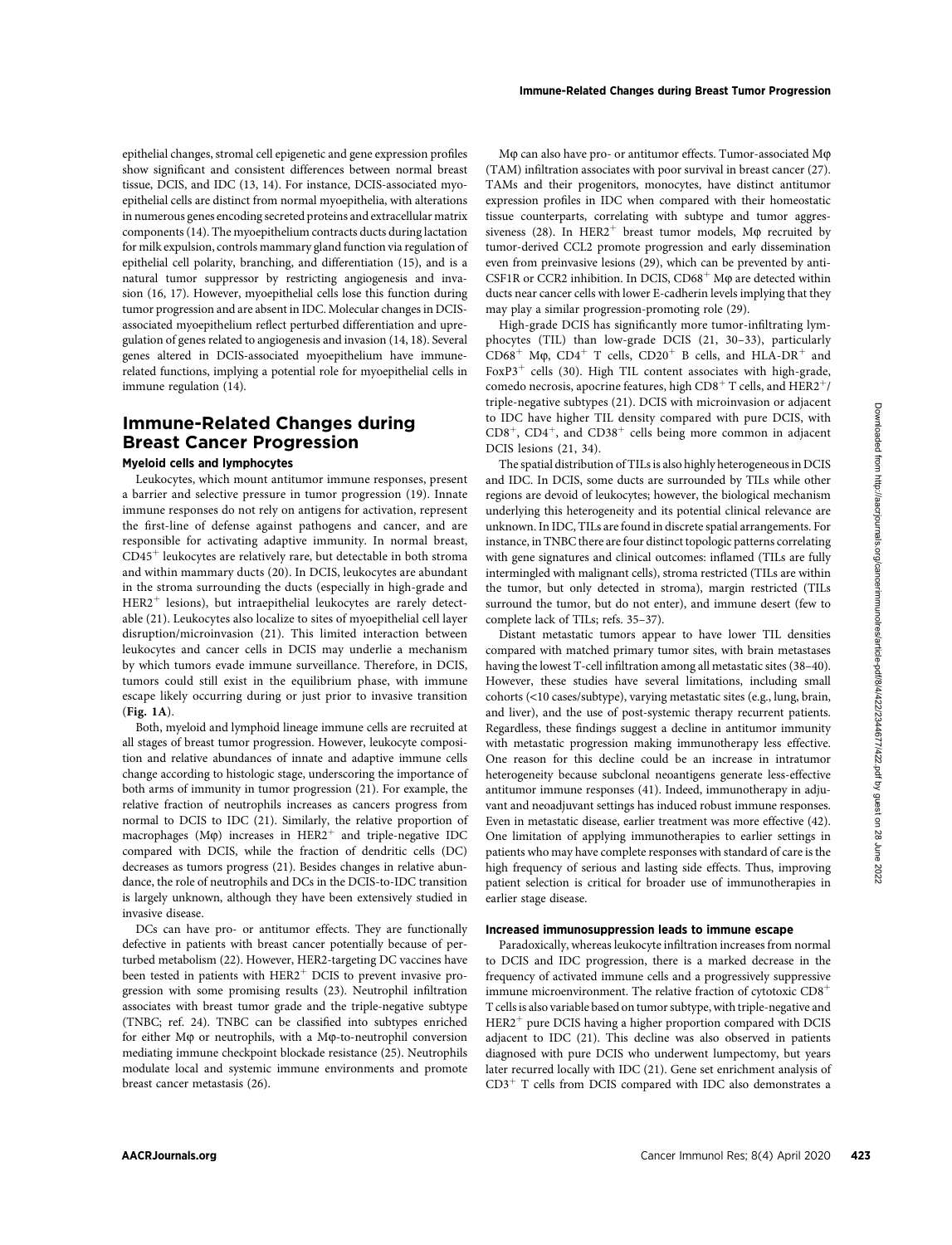

#### Figure 1.

Breast tumor progression in the context of immunoediting. A, Breast tumor progression (top) is accompanied by numerous stromal modifications, particularly immunoediting (bottom). Normal milk ducts, lined by luminal epithelial cells, myoepithelial cells, and basement membrane, progress to atypical hyperplasia through aberrant epithelial proliferation initiated by genetic and/or epigenetic alterations. Further acquisition of hereditary changes in combination with selection (I) promotes progression to DCIS, which is accompanied by an exclusion of leukocytes from the ducts (IV), recruitment and activation of surrounding immune infiltrates such as cytotoxic CD8<sup>+</sup> T cells (IV), and extensive stromal reprogramming (I). (Continued on the following page.)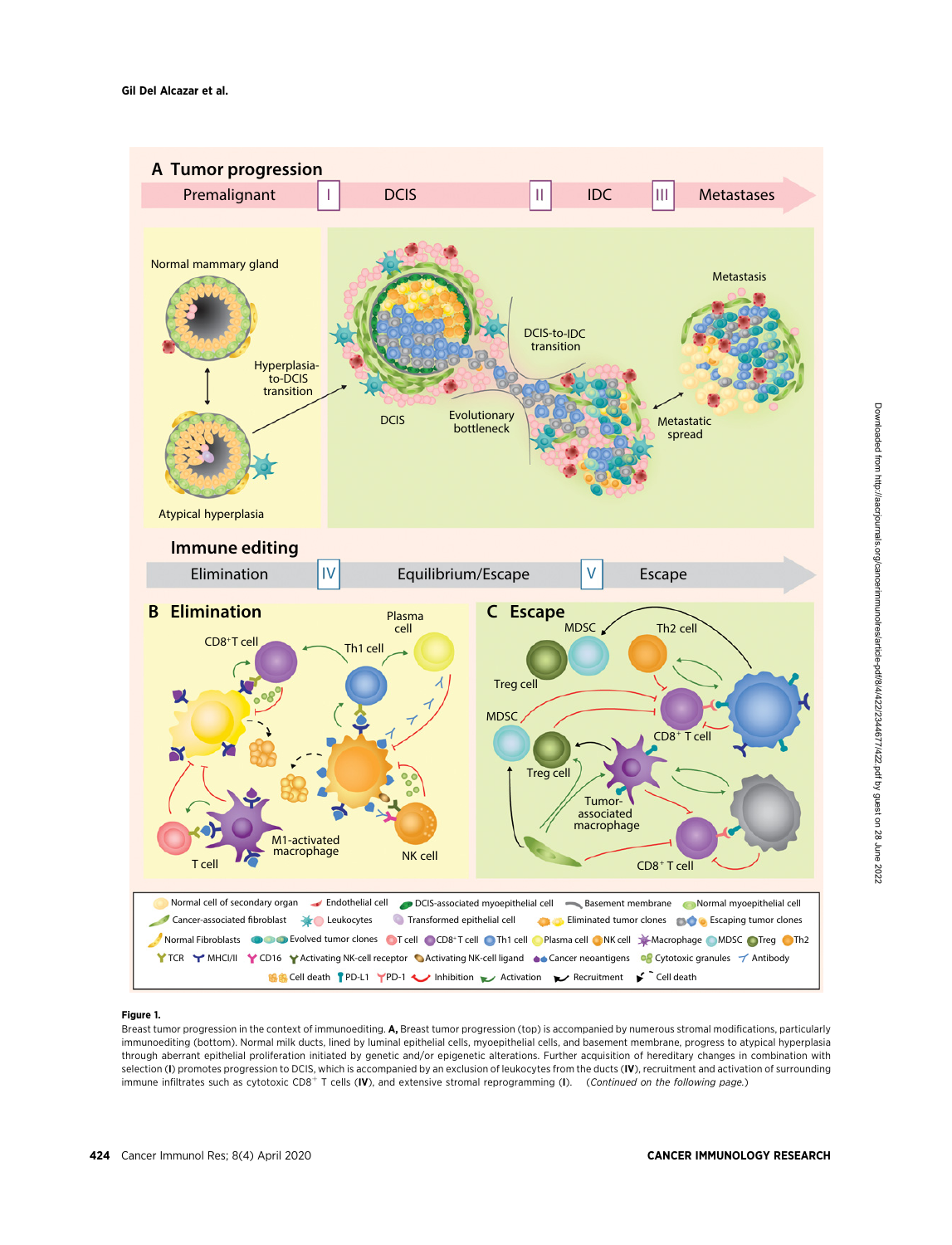switch from cytotoxic T-cell to immunosuppressive regulatory T-cell (Treg) signatures (21).

Multiple mechanisms contribute to the progressively suppressive immune environment during breast tumor evolution. The 9p24 amplicon containing CD274 (encoding for PD-L1) is present in approximately 20% of primary TNBC, increasing in residual tumors after neoadjuvant chemotherapy (43). In triple-negative pure DCIS and IDC comparison, CD274 amplification was only detected in IDC and associated with higher tumor cell expression of PD-L1 (21). Similarly, the 17q12 amplicon in close proximity to ERBB2 (encoding HER2) contains a cluster of chemokine (CC) genes with diverse functions. In HER2<sup>+</sup> pure DCIS and IDC, amplification of  $ERBB2$ associates with coamplification of this CC, which inversely correlates with the frequency of intratumoral  $GZMB<sup>+</sup>CD8<sup>+</sup>$  T cells (21).

HER2 itself can trigger an antitumor immune response in ERBB2 amplified tumors. Progressive loss of anti-HER2 Th1 function is found when comparing healthy individuals with patients diagnosed with  $HER2<sup>+</sup> DCIS$  and  $HER2<sup>+</sup> IDC$ , and this associates with a functional shift in IFN $\gamma$ :IL10 producing phenotypes, potentially reflecting a mechanism of immune evasion in HER2-driven breast tumors (44). A vaccine against HER2 tested as an invasive breast cancer prevention strategy in patients with HER2<sup>+</sup> DCIS yielded promising results (45). However, HER2-targeted immune responses could favor the outgrowth of HER2- breast tumors with less favorable prognoses.

Changes in TIL composition, such as increased accumulation of Treg cells during tumor progression, contribute to immune suppression. Synchronous DCIS and IDC cases have increased infiltration of Treg cells in DCIS compared with normal breast and a further increase in IDC compared with DCIS (46). Higher Treg infiltration associates with high grade but not tumor subtype, size of the invasive tumor, lymph node status, or disease stage (46). Expression of CTLA-4 also significantly increases in T cells from IDC compared with DCIS regardless of subtype (21), potentially contributing to immune exhaustion.

In breast cancer, aberrant maturation and differentiation of DCs (47, 48), downregulation of neoantigen peptide loading genes including MHC class I (49, 50), and upregulation of HLA-G (21, 50), which is highly expressed in placenta and results in a tolerogenic phenotype permissive for embryo development, associate with malignant progression. In other cancer types, such as lung cancer and melanoma, downregulation of neoantigens results in decreased immune recognition (51). Following anti-PD-L1 or anti-CTLA-4 treatment of lung cancer, seven to 18 putative mutation-associated neoantigens are lost in therapy-resistant clones, potentially mediating tumor recurrence (51). Loss of heterozygosity in human leukocyte antigens genes or depletion of expressed neoantigens via promoter methylation are reported in early-stage, immune-infiltrated lung cancer (52). Interestingly, intratumoral genetic heterogeneity induced by cytotoxic chemotherapy, which leads to increased subclonal neoantigens, correlates with worse outcomes in early-stage lung cancer and melanoma (53). As intratumoral subclonal neoantigen heterogeneity increases, immune responses and immune infiltration decrease, possibly due to dilution/overwhelming of the immune system with neoantigens that might be only subclonal or not reactive (41). Evolutionary studies like these have not been conducted in breast cancer in part due to difficulties with acquisition of fresh tissue from early-stage tumors and the limited success of immunotherapy.

## Immunotherapy in Breast Cancer

The first FDA approval for a breast cancer immunotherapy was in April 2019 for atezolizumab (anti–PD-L1) in combination with nabpaclitaxel for triple-negative metastatic disease. This led to a sustained enthusiasm for immunotherapy, with around 300 trials exploring immunotherapies in breast cancer, the vast majority being phase I or I/II trials for immune checkpoint blockade (45). Vaccination against HER2 is being tested in the clinical setting and elicits tumor-specific Tcell responses (45). In the adjuvant setting, vaccination against HER-2 resulted in no tumor recurrences after a 34-month period (45). In addition, current clinical trials test vaccines in combination with immune checkpoint blockade (NCT03362060, NCT03199040, and NCT02826434), adoptive natural killer cell therapy (NCT02844335 and NCT02843126), and chimeric antigen receptor T cells targeting overexpressed proteins in breast cancers including HER2 (NCT02713984, NCT01837602, NCT02792114, and NCT02587689).

A concerted action targeting both types of immunity will lead to stronger immune responses in a wider set of patients (27). For example, targeting TAMs may lift immunosuppression on effector cells and reestablish M $\varphi$  antitumor effects (27). Several clinical trials aim at depleting M $\phi$  by targeting CSF1R (NCT01346358, NCT02265536, and NCT03153410) or through specially formulated inorganic bisphosphonates, such as zoledronate (NCT02347163) or clodronate (NCT00127205). Decreasing TAM recruiting by CCL2-neutralizing antibody treatment and  $M\varphi$  reprogramming have also been evaluated in preclinical models. For example, inhibition of class IIA HDACs in luminal B breast cancer increased the efficacy and durability of immune checkpoint inhibitor and chemotherapy (54), while neutralization of the macrophage receptor with collagenous structure (MARCO) on a subset of inflammatory TAMs inhibited tumor metastasis (55).  $MARCO<sup>+</sup> TAMs$  are also present in human breast cancers, particularly in basal/triple-negative tumors. Thus, repolarizing TAMs through MARCO may be therapeutically beneficial for

<sup>(</sup>Continued.) The transition from DCIS to IDC represents an evolutionary bottleneck, which associates with lack of myoepithelium and basement membrane (II) as well as further stromal alterations (II); see B and C for more detail. Only clones capable of immune evasion and survival in the stromal microenvironment persist. Immune escape might occur through various mechanisms before or during the DCIS-to-IDC transition (V), including downregulation of cancer neoantigens or MHCI/II genes, aberrant polarization of immune cells, recruitment of immune-suppressive cells, and reduced cytotoxic immune responses. Distant metastasis, arising from single or multiple dissemination events (III), is characterized by an even more suppressive immune environment than IDC. B, Innate and adaptive immune responses can eliminate malignant cells. Antigen-presenting cells, including macrophages, prime lymphocytes such as CD8<sup>+</sup> and CD4<sup>+</sup> Th cells and induce their clonal expansion. M1-activated macrophages also engulf and destroy cancer cells. Activated CD8<sup>+</sup> T cells bind cognate neoantigens presented on MHC I/II via T-cell receptors (TCR) and secrete cytotoxic granules. Th1 cells aid in CD8+T-cell activation and differentiation of B cells into neoantigen-targeted antibody-producing plasma cells. Natural killer (NK)–cell cytotoxicity is activated by the NK-cell receptor in an antigen-independent manner but can also be triggered by antibody binding via CD16. C, Immune-escaper clones interact with stromal cells such as cancer-associated fibroblasts (CAF) to secrete/induce secretion of immunomodulatory cytokines that polarize immune responses. This results in a shift from immune-reactive to immunesuppressive microenvironments, marked by recruitment and polarization of TAMs, Th2 polarization, and recruitment of Tregs and myeloid-derived suppressor cells (MDSC). TAMs, MDSCs, Th2, and Treg cells inhibit the cytotoxic immune response, while CAFs also promote exclusion of CD8<sup>+</sup> T cells from tumors. Tumor cells downregulate neoantigens and the antigen-presentation machinery and upregulate immune checkpoint proteins including PD-L1, which promotes exhaustion of CD8<sup>+</sup> T cells through the PD-1 receptor. This immune-suppressive environment ultimately promotes tumor progression and metastasis.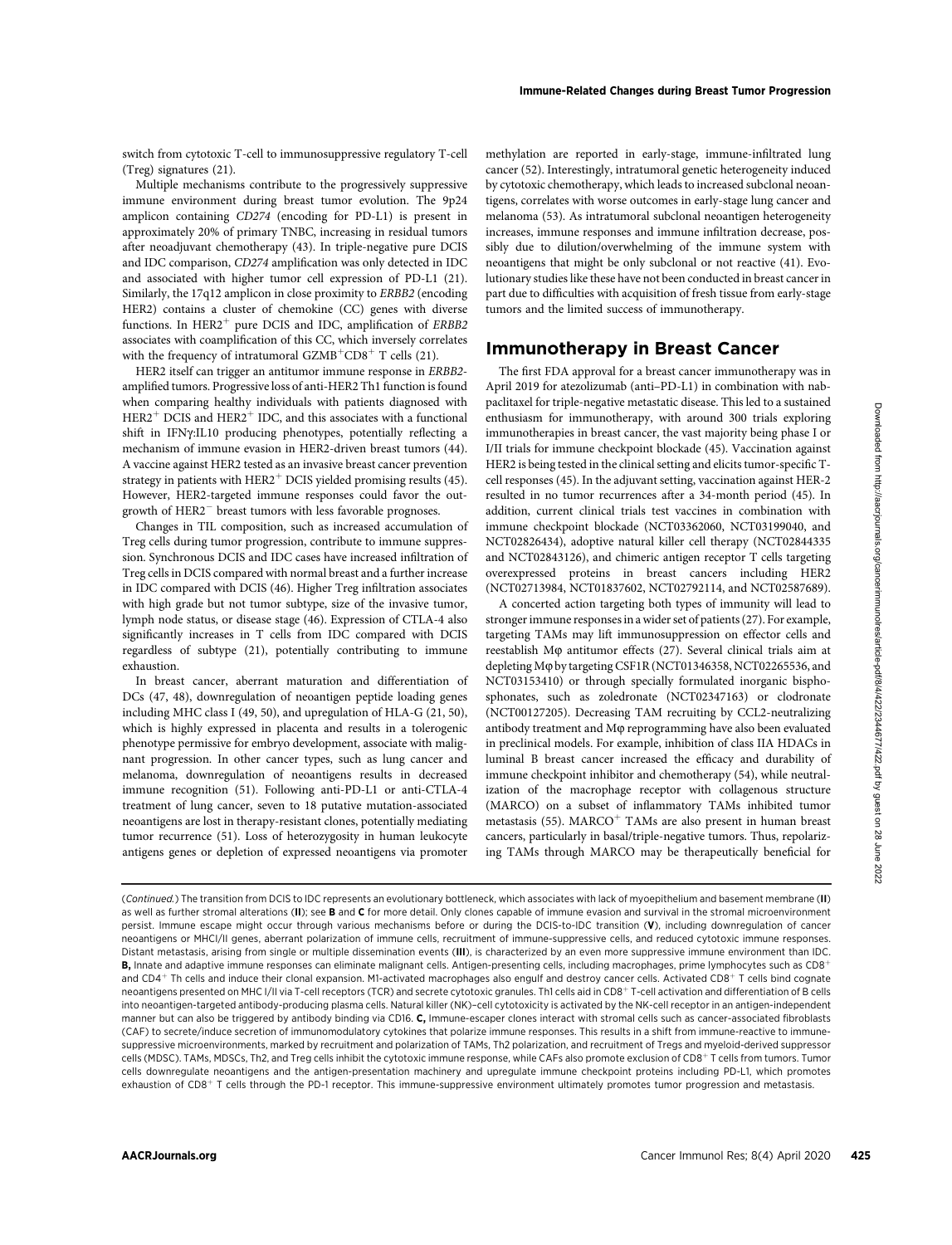patients with TNBC. Toll-like receptor (TLR) activation by bacterial particles polarizes plasmacytoid DCs and M $\varphi$  toward a proinflammatory phenotype, leading to antitumor effects in breast cancer (56). The TLR7 agonist, imiquimod, increases lymphoid immune infiltration and tumor regression of skin metastases from breast cancers in patients (57).

## Summary and Future Directions

With immune escape marking the DCIS-to-IDC transition, we hypothesize that it is a requirement for invasive progression and tumor dissemination, because only cancer cells evading immune surveillance can contribute to tumor formation (Fig. 1). Therefore, the in situ-to-invasive carcinoma transition represents an evolutionary bottleneck, which may be determined by the host's immune status. Thus, assessing systemic and local immune environments in patients with DCIS could serve as a risk predictor of invasive progression. Comprehensive characterization of pure DCIS and their local invasive recurrences at the single-cell level while preserving topology could reveal mechanisms underlying immune escape, which can facilitate the design of more effective immunotherapies for the treatment of both early and advanced stage disease.

One limitation of implementing immunotherapies in breast cancer is the scarcity of preclinical models that reproduce the natural progression of human breast cancer. Engineered and spontaneous mouse mammary tumors neither recapitulate the histopathologic progression

### References

- 1. Schreiber RD, Old LJ, Smyth MJ. Cancer immunoediting: integrating immunity's roles in cancer suppression and promotion. Science 2011;331:1565–70.
- 2. Bombonati A, Sgroi DC. The molecular pathology of breast cancer progression. J Pathol 2011;223:307–17.
- 3. Sanati S. Morphologic and molecular features of breast ductal carcinoma in situ. Am J Pathol 2019;189:946–55.
- 4. Visser LL, Groen EJ, van Leeuwen FE, Lips EH, Schmidt MK, Wesseling J. Predictors of an invasive breast cancer recurrence after DCIS: a systematic review and meta-analyses. Cancer Epidemiol Biomarkers Prev 2019;28:835–45.
- 5. Nofech-Mozes S, Hanna W, Rakovitch E. Molecular evaluation of breast ductal carcinoma in situ with oncotype DX DCIS. Am J Pathol 2019;189:975–80.
- 6. Polyak K. Molecular markers for the diagnosis and management of ductal carcinoma in situ. J Natl Cancer Inst Monogr 2010;2010:210–3.
- 7. Lesurf R, Aure MR, Mork HH, Vitelli V; Oslo Breast Cancer Research Consortium (OSBREAC), Lundgren S, et al. Molecular features of subtype-specific progression from ductal carcinoma in situ to invasive breast cancer. Cell Rep 2016;16:1166–79.
- 8. Abba MC, Gong T, Lu Y, Lee J, Zhong Y, Lacunza E, et al. A molecular portrait of high-grade ductal carcinoma in situ. Cancer Res 2015;75:3980–90.
- 9. Casasent AK, Edgerton M, Navin NE. Genome evolution in ductal carcinoma in situ: invasion of the clones. J Pathol 2017;241:208–18.
- 10. Sakr RA, Weigelt B, Chandarlapaty S, Andrade VP, Guerini-Rocco E, Giri D, et al. PI3K pathway activation in high-grade ductal carcinoma in situ– implications for progression to invasive breast carcinoma. Clin Cancer Res 2014;20:2326–37.
- 11. Casasent AK, Schalck A, Gao R, Sei E, Long A, Pangburn W, et al. Multiclonal invasion in breast tumors identified by topographic single cell sequencing. Cell 2018;172:205–17.
- 12. Nelson AC, Machado HL, Schwertfeger KL. Breaking through to the other side: microenvironment contributions to DCIS initiation and progression. J Mammary Gland Biol Neoplasia 2018;23:207–21.
- 13. Hu M, Yao J, Cai L, Bachman KE, van den Brule F, Velculescu V, et al. Distinct epigenetic changes in the stromal cells of breast cancers. Nat Genet 2005;37:899–905.
- 14. Allinen M, Beroukhim R, Cai L, Brennan C, Lahti-Domenici J, Huang H, et al. Molecular characterization of the tumor microenvironment in breast cancer. Cancer Cell 2004;6:17–32.

nor the immune microenvironment of human breast tumors. Carcinogen-induced mammary tumors in Sprague Dawley and Wistar-Furth rats show remarkable similarities to human disease with regards to hormone dependence and histopathologic stages of progression (58), but their immune environments remain to be characterized. However, based on data highlighting the importance of the microbiome in antitumor immunity and success of immunotherapy (59), no preclinical model faithfully reproduces the complexity of the human body, limiting the predictive power of such models. Therefore, improved molecular and cellular understanding of how tumors evade immune surveillance in patients with breast cancer coupled with rationally designed clinical trials with strong correlative studies are necessary to make progress.

## Disclosure of Potential Conflicts of Interest

K. Polyak is a scientific advisory board member for Farcast Biosciences and is a consultant/advisory board member for Acrivon Therapeutics. No potential conflicts of interest were disclosed by the other authors.

#### Acknowledgments

The authors would like to thank Drs. Judith Agudo and Jennifer Guerriero, and members of the Polyak laboratory for critical reading of this article and for helpful discussions. This work was supported by the NCI (R35CA197623; to K. Polyak), the Breast Cancer Research Foundation (to K. Polyak), and the Claudia Adams Barr Program (to C.R. Gil Del Alcazar).

- 15. Forster N, Saladi SV, van Bragt M, Sfondouris ME, Jones FE, Li Z, et al. Basal cell signaling by p63 controls luminal progenitor function and lactation via NRG1. Dev Cell 2014;28:147–60.
- 16. Polyak K, Hu M. Do myoepithelial cells hold the key for breast tumor progression? J Mammary Gland Biol Neoplasia 2005;10:231–47.
- 17. Hilson JB, Schnitt SJ, Collins LC. Phenotypic alterations in ductal carcinoma in situ-associated myoepithelial cells: biologic and diagnostic implications. Am J Surg Pathol 2009;33:227–32.
- 18. Ding L, Su Y, Fassl A, Hinohara K, Qiu X, Harper NW, et al. Perturbed myoepithelial cell differentiation in BRCA mutation carriers and in ductal carcinoma in situ. Nat Commun 2019;10:4182.
- 19. Kroemer G, Senovilla L, Galluzzi L, Andre F, Zitvogel L. Natural and therapyinduced immunosurveillance in breast cancer. Nat Med 2015;21:1128–38.
- 20. Tower H, Ruppert M, Britt K. The immune microenvironment of breast cancer progression. Cancers 2019;11. pii: E1375.
- 21. Gil Del Alcazar CR, Huh SJ, Ekram MB, Trinh A, Liu LL, Beca F, et al. Immune escape in breast cancer during in situ to invasive carcinoma transition. Cancer Discov 2017;7:1098–115.
- 22. Gervais A, Leveque J, Bouet-Toussaint F, Burtin F, Lesimple T, Sulpice L, et al. Dendritic cells are defective in breast cancer patients: a potential role for polyamine in this immunodeficiency. Breast Cancer Res 2005;7:R326–35.
- 23. Lowenfeld L, Mick R, Datta J, Xu S, Fitzpatrick E, Fisher CS, et al. Dendritic cell vaccination enhances immune responses and induces regression of HER2(pos) DCIS independent of route: results of randomized selection design trial. Clin Cancer Res 2017;23:2961–71.
- 24. Soto-Perez-de-Celis E, Chavarri-Guerra Y, Leon-Rodriguez E, Gamboa-Dominguez A. Tumor-associated neutrophils in breast cancer subtypes. Asian Pac J Cancer Prev 2017;18:2689–93.
- 25. Kim IS, Gao Y, Welte T, Wang H, Liu J, Janghorban M, et al. Immuno-subtyping of breast cancer reveals distinct myeloid cell profiles and immunotherapy resistance mechanisms. Nat Cell Biol 2019;21:1113–26.
- 26. Janiszewska M, Tabassum DP, Castano Z, Cristea S, Yamamoto KN, Kingston NL, et al. Subclonal cooperation drives metastasis by modulating local and systemic immune microenvironments. Nat Cell Biol 2019;21:879–88.
- 27. Cassetta L, Pollard JW. Targeting macrophages: therapeutic approaches in cancer. Nat Rev Drug Discov 2018;17:887–904.